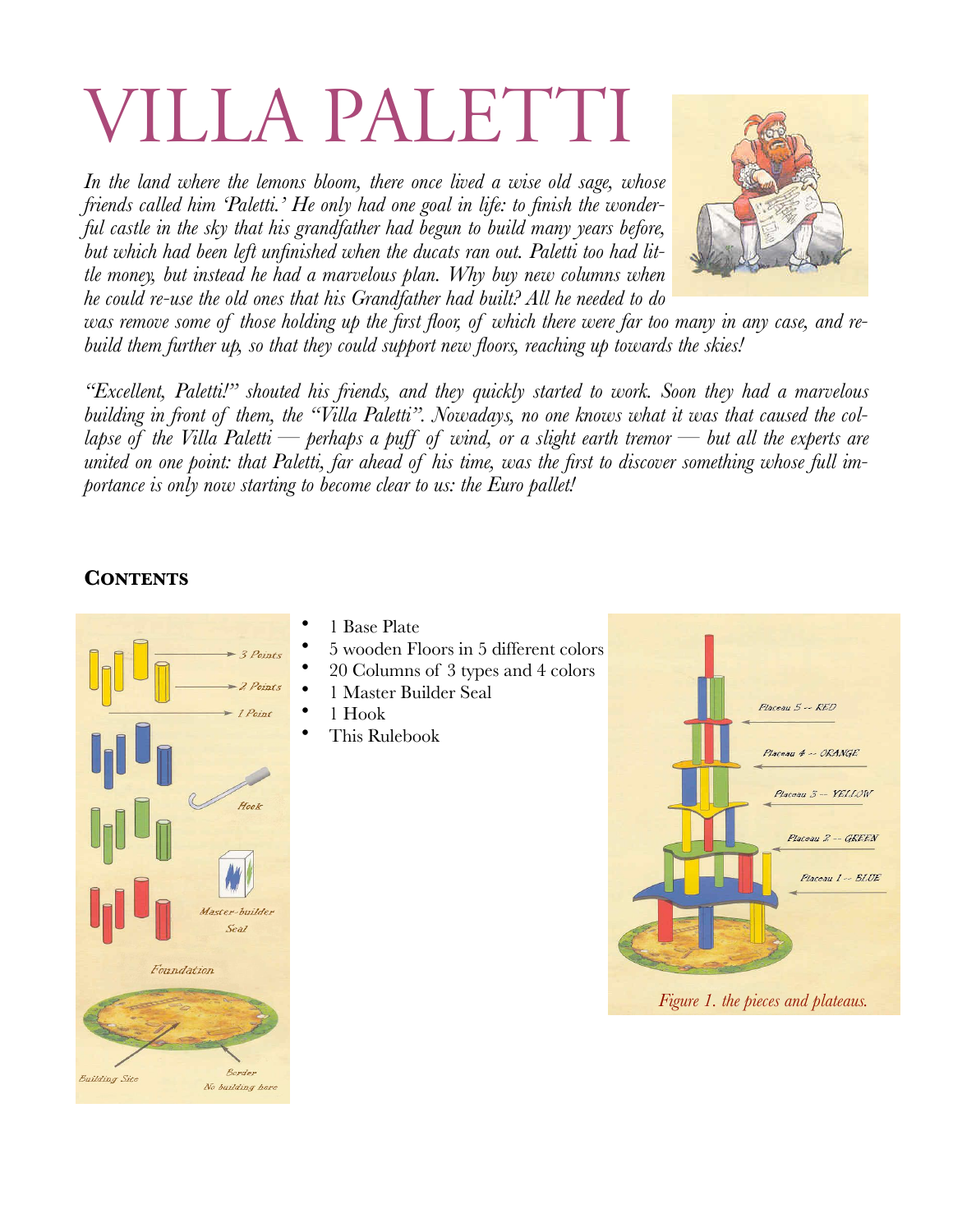# **OBJECT OF THE GAME**

The players attempt to get their own columns onto the highest possible level of the Villa Paletti. At any time, if a player doesn't feel able to move any column for fear of bringing the whole structure crashing to the ground, she may instead add a new floor to the top of the structure. In this way, the whole flimsy construction keeps getting ever taller and ever more fragile. The next Master Builder will then certainly want to get his own most valuable columns onto the new, highest level … until at last someone tries to push the whole process a little too far, and brings the whole thing crashing to the ground, to the general condemnation of the other players.

## **SETUP**

First place the Base plate in the center of the table. The five floors and the hook are put next to it. Now all players place all the columns onto the base plate as they wish. Finally, the first, blue, floor is placed onto the columns, so that it doesn't extend beyond the Base plate (see diagrams 2 and 3.)



Fig. 2: The blue floor is placed as soon as all the columns are on the base plate. All columns must be placed on the brown, building site, area of the base plate.



Fig. 3: The blue floor must be placed so that it does not extend beyond the borders of the base plate.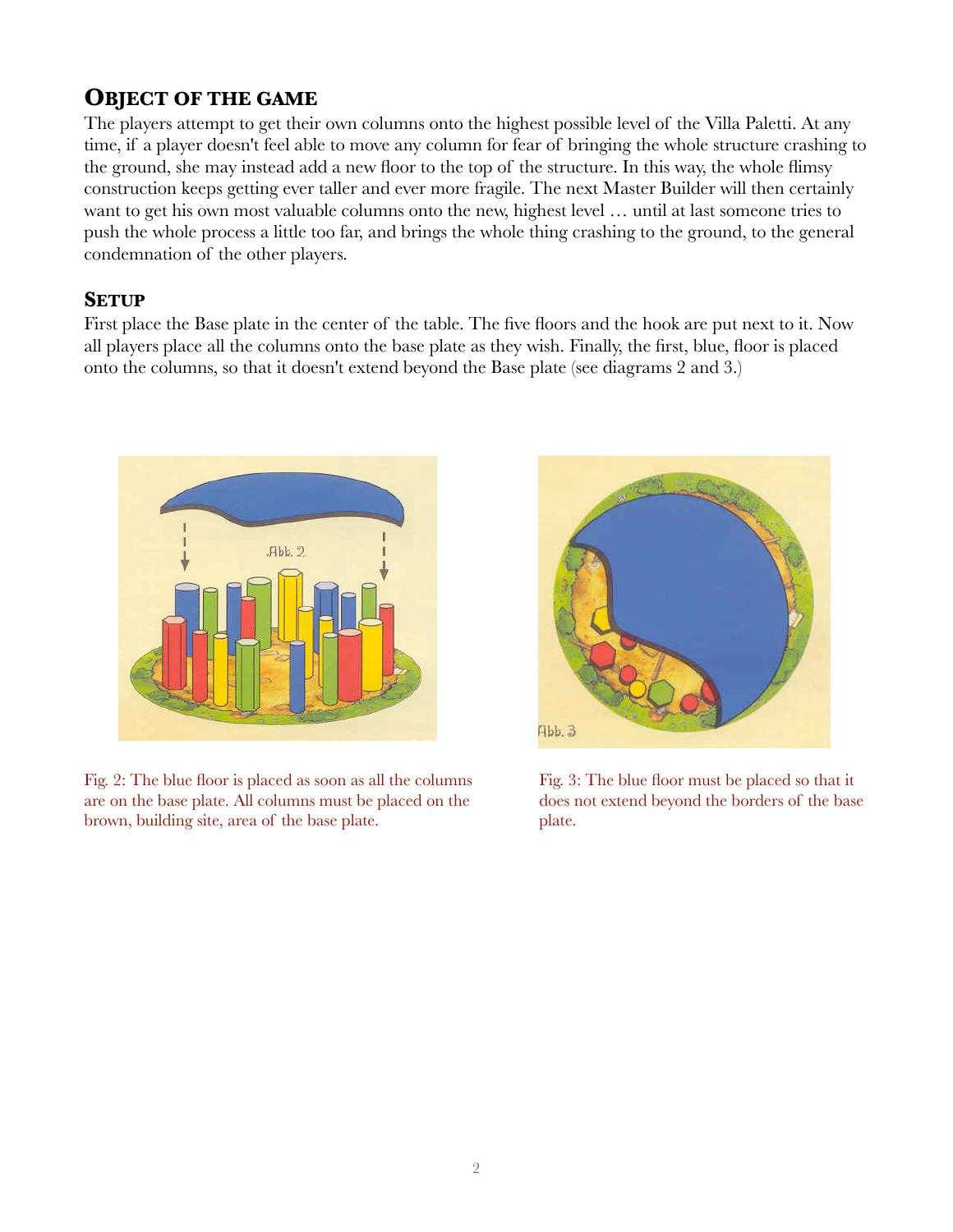# **COURSE OF PLAY**  *(for 4 Players)*

#### **A. STARTING PLAYER AND COLOR CHOICE**

The youngest player rolls the Master Builder Seal and takes the color shown for herself. Then, all the other players in turn choose a color. Each player has 5 columns in his own color. The starting player is the last player, who has had no choice of color.

#### **B. BUILDING**

Building takes place in a clockwise direction. When building, each player must adhere to the General Building Regulations, as detailed later.

#### **Building Methods**

The player removes a column of his choice, (either freestanding, or supporting), and places it on the current uppermost floor. The column may be removed from any level (See Fig. 4). Once the column has been placed, his turn is over.



Fig. 4: Columns that are already on the currently uppermost level may not be used for building.

#### **Abortive Building Attempts**

An attempt to build, which threatens to cause the building to collapse may be broken off at any point (See Fig. 5). The column is replaced in its original position, and *may not be moved again during the game* (see Fig. 5b). The turn is then over.



Fig. 5a: Blanca BLUE would like to move her fat round column onto the uppermost level But while removing it, she realizes that the whole of Villa Paletti threatens to collapse. So Blanca BL UE replaces the column where it was. Her turn is now over.



Fig. 5b: Blanca BLUE may not use the column that she has already tried to move, again during the game.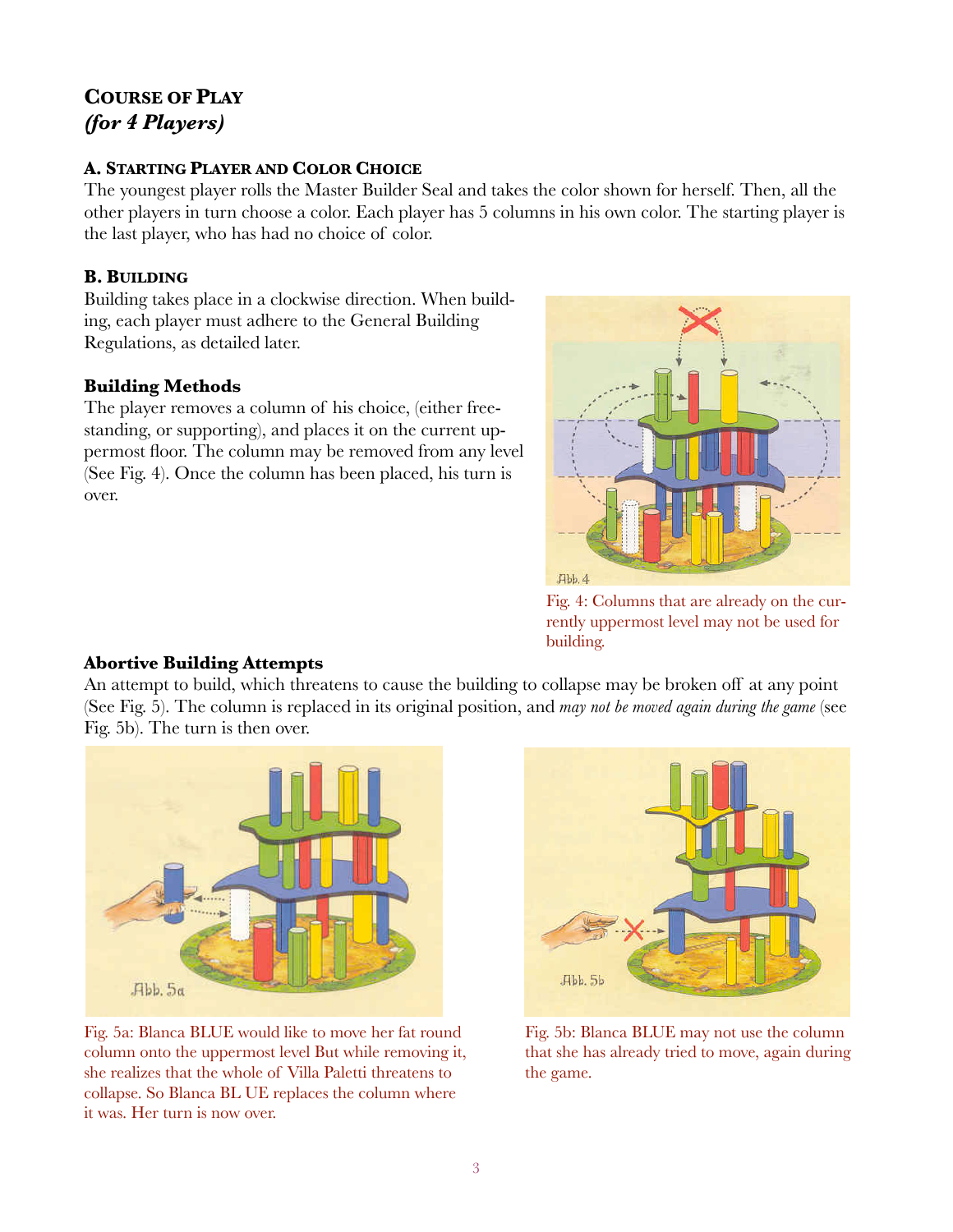#### **Place a New Floor**

If a player suspects, at the start of her move, that she will not be able to move any column without causing the building to collapse, she may suggest adding a new floor to the building. The new floor must be the next in line according to the list in Fig. 1. The other players may object. The first player to raise an objection must now remove a column of his choice, and place it on to the uppermost floor. If he succeeds, this column is removed from the game. If however, the objector fails, the original player may take a column belonging to the player who objected from the building, and remove it from the game.

If there are no objectors, the player places a new floor on top of the uppermost columns. The new floor may not extend beyond the limits of the base plate. The new floor must be supported by at least 3 columns. If this is impossible, the original player must give up the idea, and her turn ends. A player who places a new floor may not also move a column upwards.



Figs. 6a and 6b: Rudger RED is playing. He reckons that he won't be able to move any column up to the top floor, without causing the whole building to collapse. So he suggests placing a new floor. No one objects. So he takes the next (yellow) floor, and places it on the topmost columns. He must cover at least 3 columns with the new floor.

Alternatively, you may choose to use the following variant when placing a new floor. When placing a new floor of the fourth (orange) level or above, the player need only cover 2 columns.

# —GENERAL BUILDING REGULATIONS—

- 1. When removing a column, the floor above it may be grasped, and lightly lifted. However, it must always be replaced in its original position, so that no columns that were free of it are now covered and vice versa.
- 2. When placing a column, the player may not hold on to a floor.
- 3. No column may hang over the edge of the floor that it is placed on.
- 4. The building order of the floors is always the same, in decreasing order of size.
- 5. The hook may be used to remove columns.
- 6. Each turn, only one column may be chosen and removed. The removal of a second column, or movement of another column, is forbidden.
- 7. Columns that are already on the topmost level may not be used to build further.
- 8. Columns may not usually be placed on top of each other. The exception is on the final possible level, (the red floor). Above this level, columns may be built up on top of each other (see Fig. 1)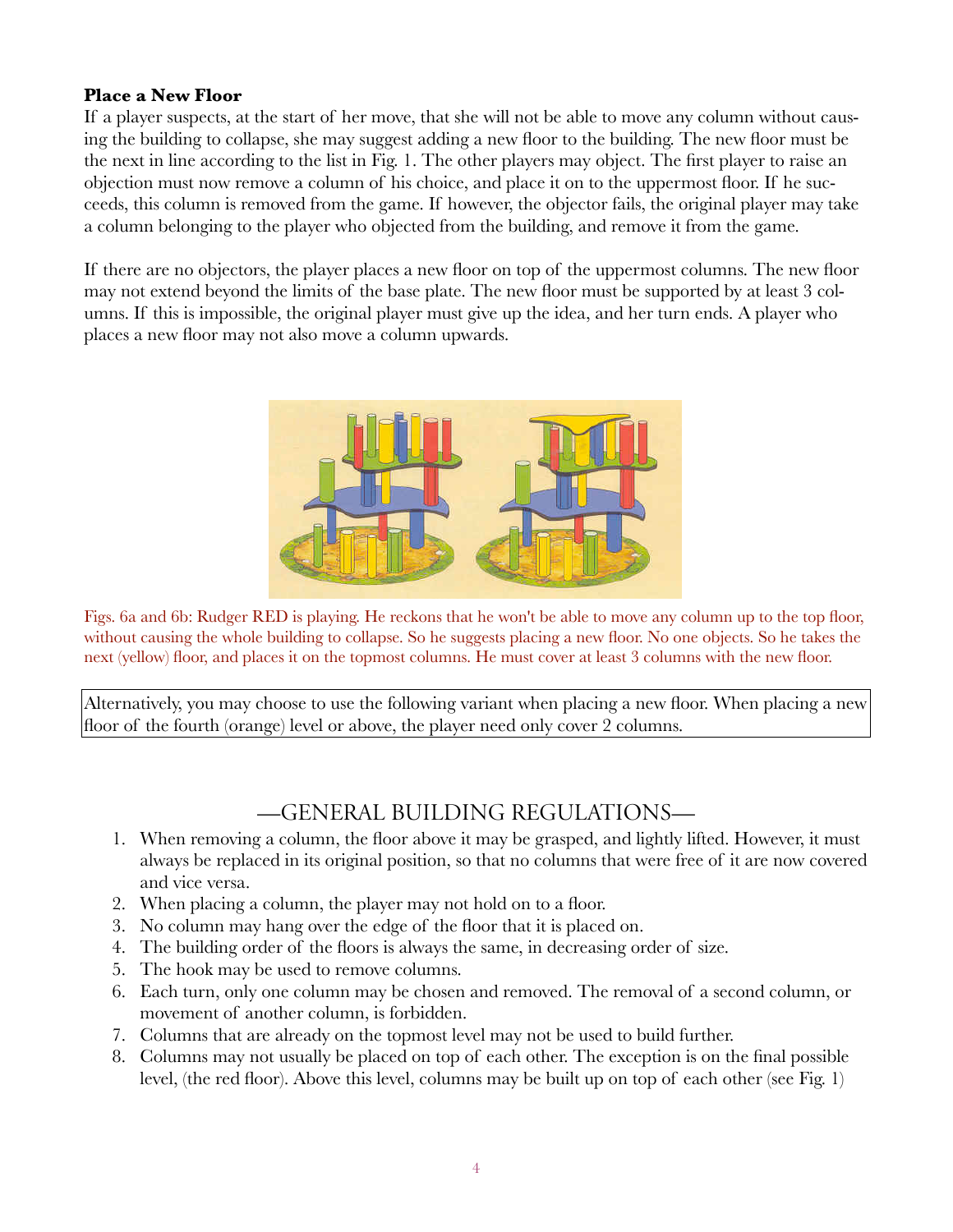#### **C. THE MASTER BUILDER'S SEAL**

Once the green floor has been placed, the contest for the Master Builder's seal begins.

The first player to place a column on the green floor takes the Seal. The Seal is then taken over by any player that gets a better score than the current holder. If two players have the same number of points, the Seal stays with its current owner.

A player gets victory points for every one of his own columns standing on the current top level. Once a new floor is placed, all the points collected on the floor below are lost. The first player to place a column on the new floor takes over the Seal.

When a player takes over the Seal, he places it in front of himself with the color of the *former owner* uppermost so that all the other players can see it (See Fig. 7a and 7b).



Example (Fig. 7a): Yannik YELLOW is leading, with 3 points worth of columns on the uppermost floor. He took over the Seal from Bianca BL UE. Now Rudger RED places his thick round column on the uppermost floor, giving him 4 points, RED now takes the Seal from YELLOW, and places in front of himself, turning it so that it shows Yellow on it's uppermost face.

Points before Red's turn: Red.- I - Yellow: 3 - Blue: 2 - Green: I After Red's turn: Red.- 4 - Yellow: 3 - Blue: 2 - Green: I Fig. 7b: On the next turn, Giovanna GREEN places her thick round column on the top level. She too now has 4 points, but that only matches RED's score, it doesn't beat it, so RED keeps the Seal. Points before Green's turn: Red.- 4 - Yellow: 3 - Blue: 2 - Green: I After Green's turn: Red.- 4 - Yellow: 3 - Blue: 2 - Green: I

#### **D. GAME END AND WINNER**

The game ends when the Villa Paletti collapses, or when no player can build further. The Winner is the player who owns the Master Builder's Seal at this point, unless that player causes the building to collapse— in which case the winner is the former owner of the Seal, as shown by the color uppermost on the Seal.